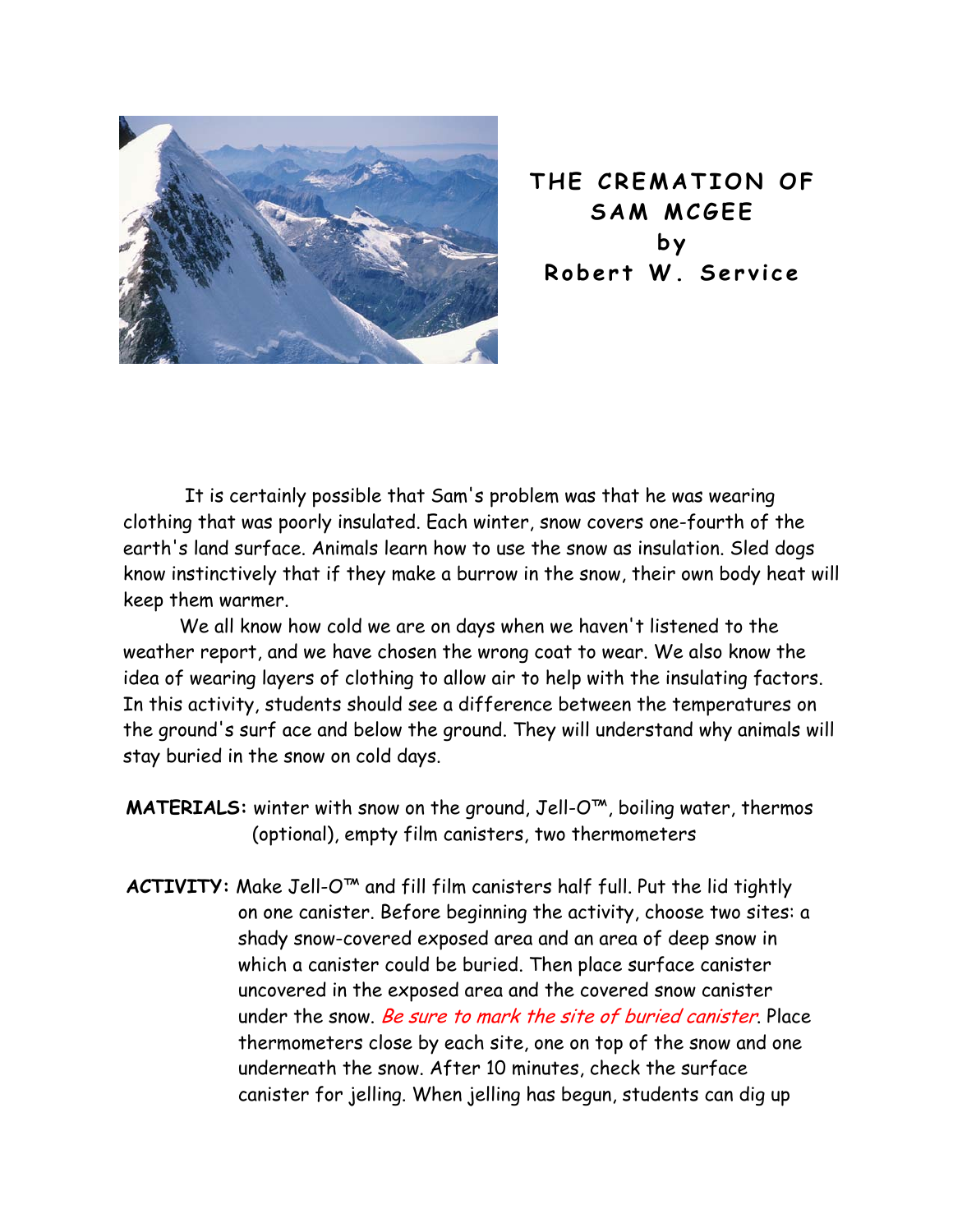the buried canister and check and compare the state of the two. Which one jells first? Can you explain why? Extension: let students check the insulating capacity of their warmest winter jacket!

**SOURCE:** Hands-On Nature. Information and Activities for Exploring the Environment with Children, Vermont Institute of Natural Science, Woodstock, VT.

## **STANDARDS:**

**BSL:** 1.1, 1.2, 1.3, 1.4, 1.7, 1.11, 3.1, 3.3, 3.4, 4.2, 4.7, 4.10, 4.11, 5.2, 11.2, 12.3 **NCTM:** 4d, 10a, 10b **SCS:** A1, A2, C1, C3, E1, E2, E4, E5



**TEACHER NOTES:** The picture above captures a dogwood tree right after a winter ice storm. The buds are protected because they are covered with ice and therefore "insulated". The tree had beautiful blossoms when spring came.

If you are using this activity with older/middle school students, suggest they watch the new movie "Eight Below". It shows how sled dogs survive in an Antarctic winter.

This activity could also be used with Wild Horse Winter by Tetsuya Honda. The wild horses depicted in the story are based on the Dosanko horses found on the island of Hokkaido in Japan. Their ancestors were Nambu horses who were brought to the island more than three hundred years ago by merchants and fisherman. These people only stayed during the